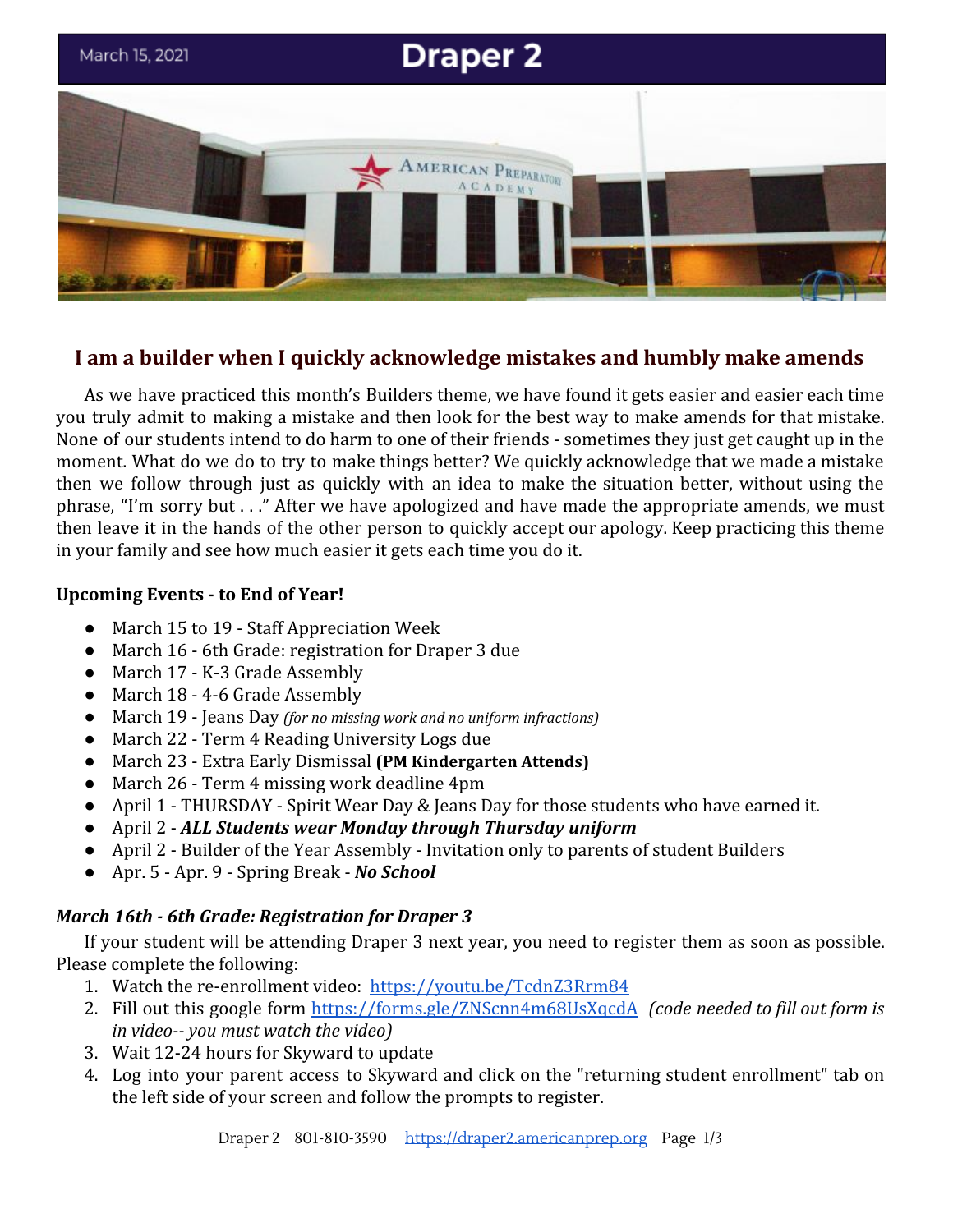Please contact the D3 registrar, Jerilynn Phillips (*[jphillips@apamail.org](mailto:jphillips@apamail.org)*), or Todd Christensen [\(tchristensen@apamail.org\)](mailto:tchristensen@apamail.org) with any questions. Your priority enrollment may be forfeited if not complete by March 16th.

## *March 17, 18 - Assemblies Resume*

We will begin holding assemblies for K-3 and 4-6 grade groups every week. This in accordance with state regulations that allow groups of people to gather as long as everyone is wearing masks. If you have concerns about having your students attend assemblies, please email Mrs. Peery [epeery@apamail.org.](mailto:epeery@apamail.org)

### *March 19 - Jeans Day - Friday - No #2 or #7 card moves*

Watch for a sticker coming home on Thursday so you know if your student qualifies to wear jeans! Here are the guidelines - <https://draper2.americanprep.org/jeans-day/>

#### *March 23 - Early Dismissal - Professional Development*

This is a change from our originally published calendar.

- Yellow  $-12:15 \text{ pm}$
- $\bullet$  Blue 12:30 pm
- $\bullet$  Red 12:45 pm
- Buses will leave at 12:25 pm and arrive 3 hours earlier than usual.
- <https://www.americanprep.org/wp-content/uploads/2020/08/Bus-Routes-Aug-2020.pdf>

## *April 15 - Class Pictures, Retakes, Off-Campus Pictures*

Our class pictures, re-takes and off-campus school photos will be taken Thursday, April 15th. If your student needs a retake done, please return the original pictures that you do not like and we will gladly have the photographer retake it for you.

Our off campus students can come any time during the day, or between 3-5 pm to have their pictures taken. Please park behind the school and enter through the Multipurpose Room doors. We would LOVE to include ALL of our students in the yearbook!

#### *Parent Survey*

Our yearly parent survey will be sent via email this week. Check your inbox!

#### *Spark Spirit Campaign*

We received over 575 submitted designs district-wide. Draper 2 had some amazing submissions, including two students who made it to the Top 10 and 16 students who made it to the third tier!! Sabrina Smith & Carson Drage, our two Top 10 winners, will be awarded a \$10 Chick-Fil-A gift card. Our Third Tier winners *(below)* will be awarded an American Prep Apparel Gift Certificate that can be used towards any purchase, including the Spark Spirit T-shirt.

| Arya Patel           | Darine Safeudien      | Kiza McCarty             | Noah Ludwig             |
|----------------------|-----------------------|--------------------------|-------------------------|
| Nadia Panjikaran     | Jack Brown            | Monish Nallamani         | Mikaela Johnson         |
| Tanvi Ankireddipalli | Camilla Rose Malmgren | Chloe DeVries            | <b>Isaac Harrington</b> |
| Alyvia Thompson      | Olive Bentley         | <b>Kingston Semanoff</b> | Aashita Mandiwal        |

#### *Reenrollment for Current Students*

Coming soon! Details in next week's newsletter.